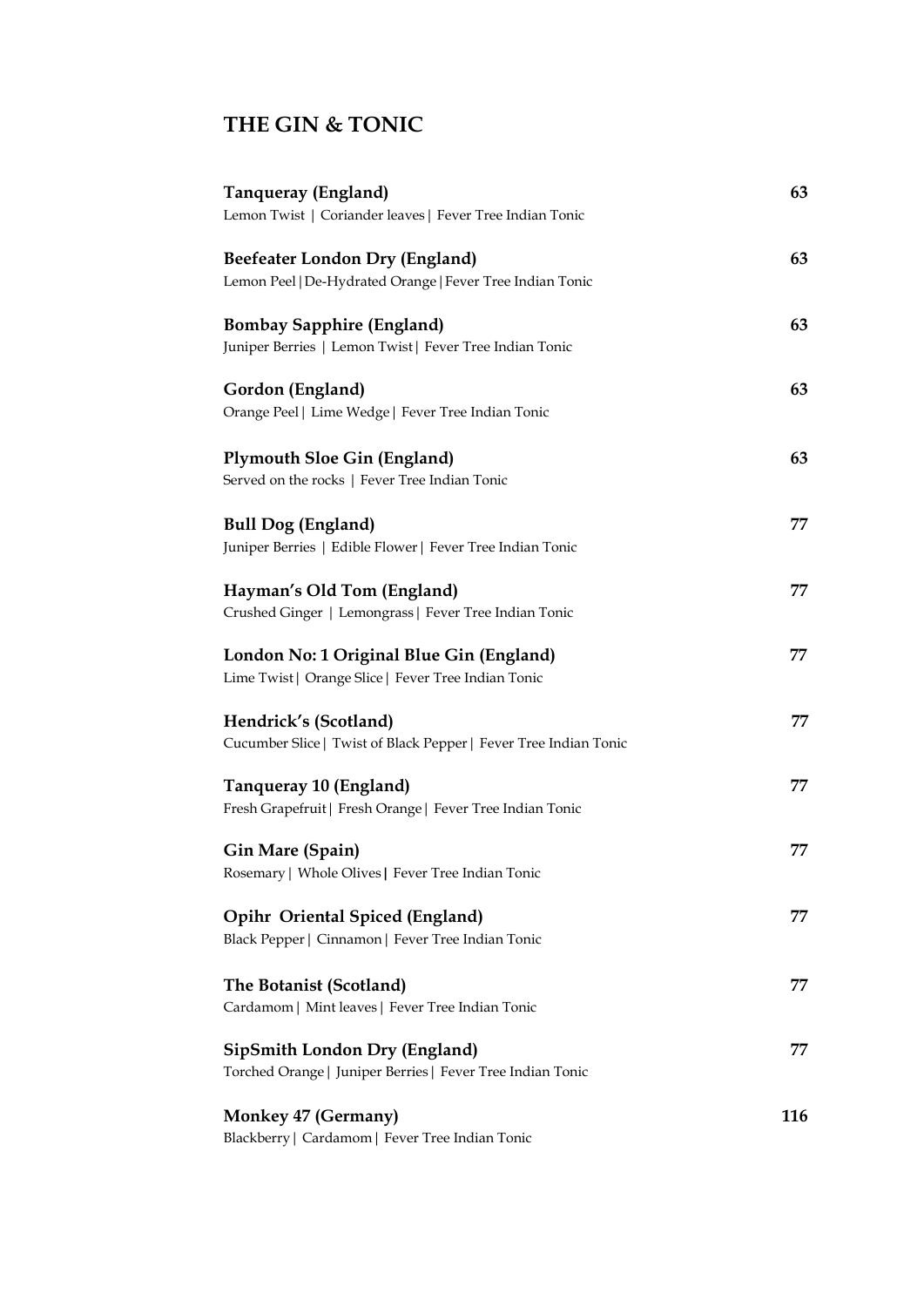#### **NEW PERCEPTION**

#### *The way in which something is regarded, understood, or interpreted.*

*We asked questions about what is expected when something is put in front of a*  person and whether we can turn this on its head; are we able to give the guest *something to challenge these ideas? Is a broken glass always broken? Is a spoon just for eating from? Is an iced drink always cold?* 

| <b>Blue Mist</b>                                                                      | 97  |
|---------------------------------------------------------------------------------------|-----|
| Bulldog Gin   St. Germain   Blue curacao   Almond Syrup   Fresh Lime Juice            |     |
| <b>Russian Mojito</b>                                                                 | 97  |
| Beluga Nobel Vodka   Fresh Lime   Mint Leaves   Fresh Lemon Juice   Cucumber          |     |
| Peach 15                                                                              | 97  |
| Dimple 15 Years   Archers Schnapps   Fresh Plum   Fresh Lemon   Peach                 |     |
| <b>Savage Beauty</b>                                                                  | 97  |
| Bombay Sapphire Gin   St. Germain   Pear Puree   Fresh Lemon Juice   Rosemary         |     |
| Sakura                                                                                | 97  |
| Belvedere Vodka   Malibu   Banana Liqueur   Midori   Fresh Pineapple Juice            |     |
| <b>Crimson Crush</b>                                                                  | 116 |
| Belvedere Vodka   Elderflower Syrup   Pomegranate   Mandarin                          |     |
| Elder 10                                                                              | 116 |
| Tanqueray No.10   St. Germain   Fresh Lemon Juice   Peeled Cucumber                   |     |
| <b>Hilarious</b>                                                                      | 116 |
| White Wine   Martini Rosso   Bombay Sapphire   Cointreau   Fresh Fruits   Ginger Beer |     |
| <b>Jamaican Breath</b>                                                                | 116 |
| Dark Rum   Lychee Juice   Raspberry   Fresh Mint                                      |     |
| Koubba 7                                                                              | 116 |
| Havana 7yrs   Ginger Beer   Lime Juice   Orange   Lime Wedge   Fresh Mint Leaves      |     |
| Vanilla Sky                                                                           | 116 |
| Vanilla Vodka   Fresh Pineapple Juice   Coconut Milk   Lemongrass Stick               |     |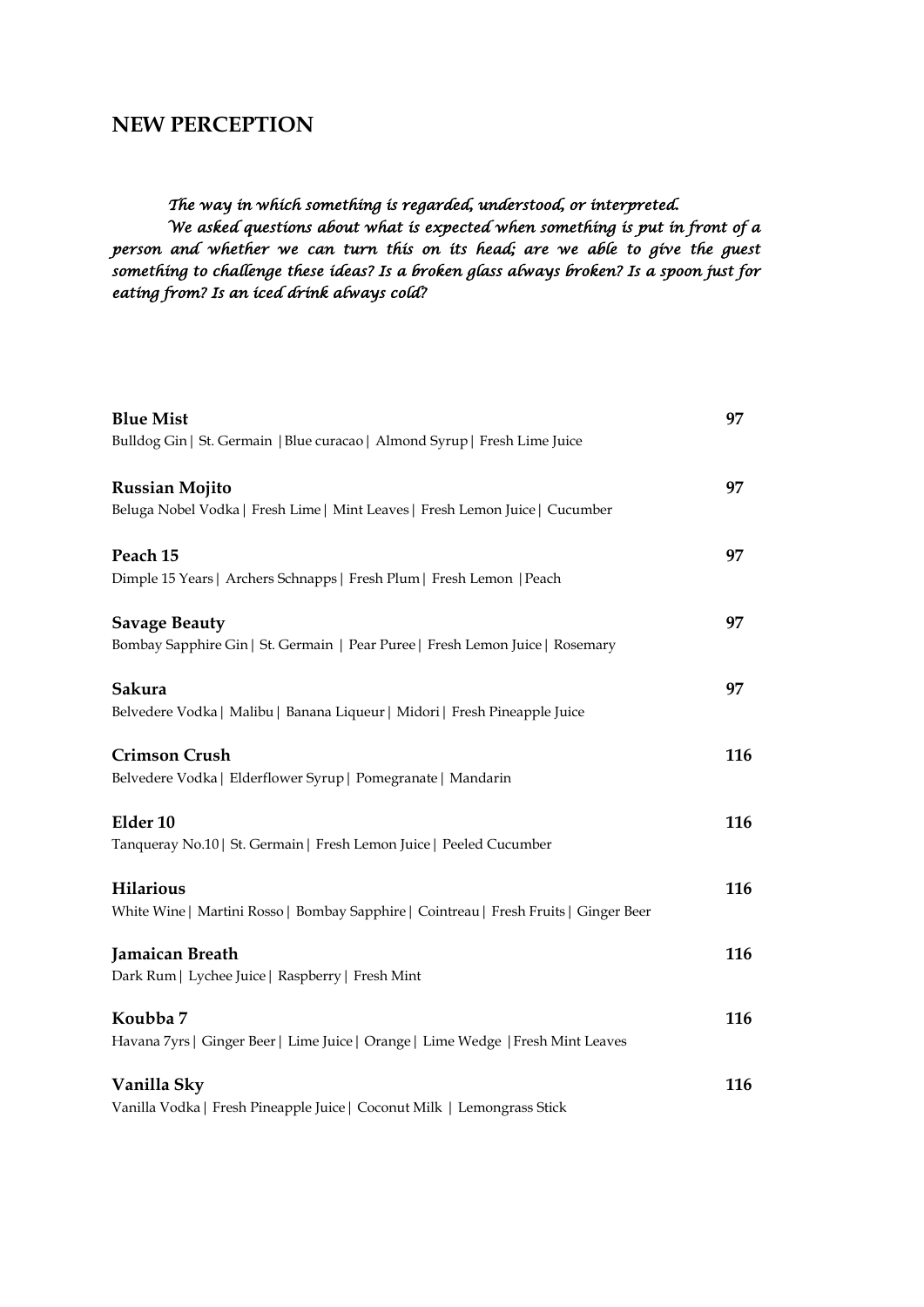## **MARTINI COCKTAILS**

| Apple Martini                                                              | 97  |
|----------------------------------------------------------------------------|-----|
| Smirnoff Green Apple Vodka   Fresh Apple Juice   Apple Liqueur             |     |
|                                                                            |     |
| <b>Passion Fruit Martini</b>                                               | 97  |
| Vodka   Passion Fruit Liqueur   Fresh Lemon Juice                          |     |
|                                                                            |     |
| <b>Basiltini</b>                                                           | 97  |
| Grey Goose Vodka   Martini Bianco   Fresh Lemon Juice   Fresh Basil Leaves |     |
|                                                                            |     |
| Lemongrass Martini                                                         | 97  |
| Grey Goose Vodka   Fresh Lemongrass   Limoncello                           |     |
|                                                                            |     |
| <b>Lychee Martini</b>                                                      | 97  |
| Vodka   Lychee   Fresh Lime Juice                                          |     |
|                                                                            |     |
| P. S. Martini                                                              | 116 |
| Vanilla Vodka   Passion Fruit Liqueur   Champagne   Fresh Passion Fruit    |     |

### **CHAMPAGNE SUPERNOVA**

|  | "Come quickly, I am tasting the stars!" — Dom Perignon |  |
|--|--------------------------------------------------------|--|
|--|--------------------------------------------------------|--|

| Razzputin<br>Raspberry vodka   Raspberry   Champagne                    | 160 |
|-------------------------------------------------------------------------|-----|
| Old Cuban<br>Rum   Mint   Fresh lime   Champagne                        | 160 |
| Love Affair<br>Smirnoff Vodka   Strawberry Puree   Champagne            | 160 |
| <b>Royal Thames</b><br>Apple Vodka   Fresh Apple Juice   Champagne      | 160 |
| Lemon Champ<br>Limoncello   Citrus Vodka   Fresh Lemongrass   Champagne | 160 |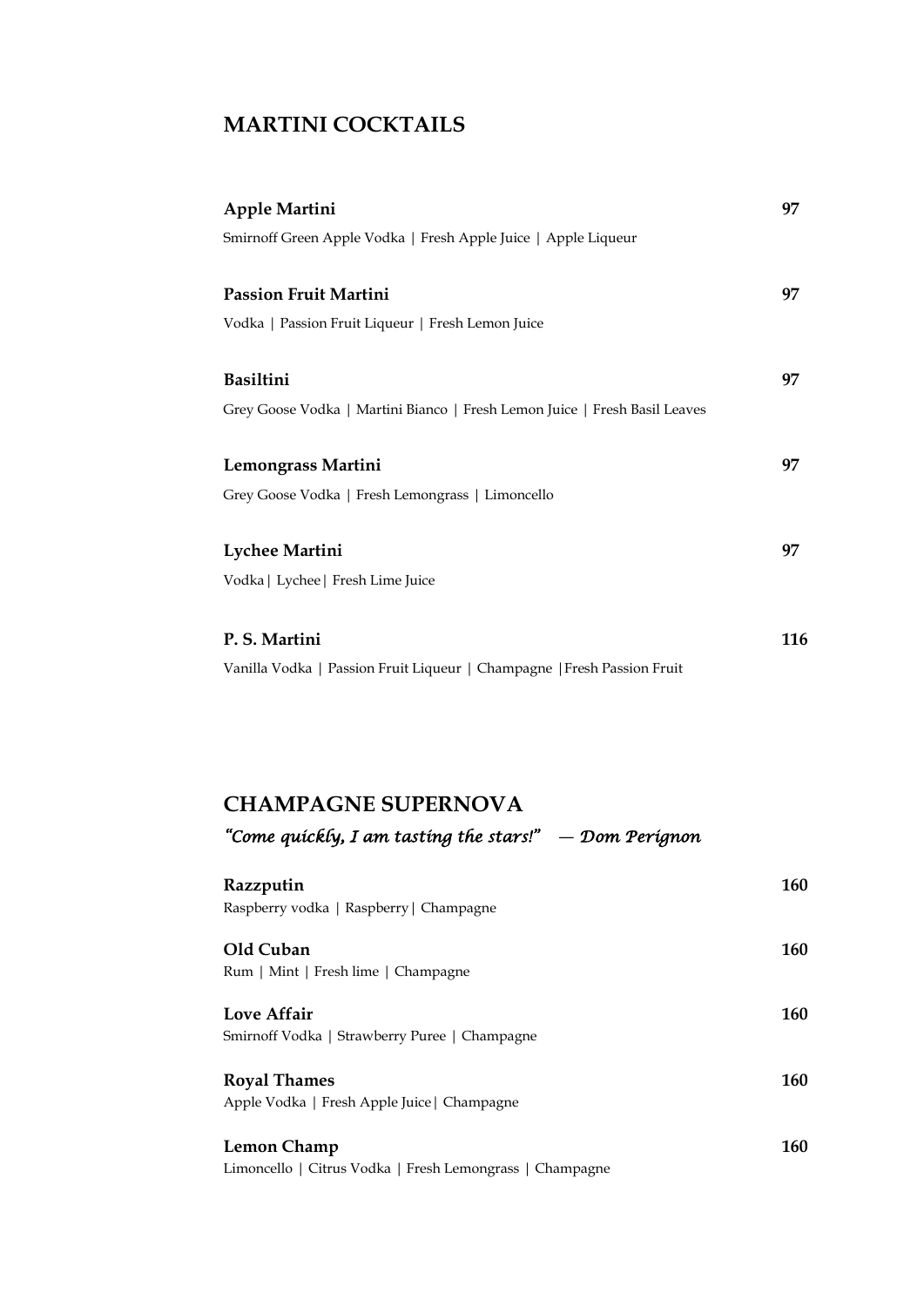## **KOUBBA CLASSICS**

## *Indulgent concoctions, which have made become our firm favorites.*

| <b>Bramble</b>                                                                                                           | 67 |
|--------------------------------------------------------------------------------------------------------------------------|----|
| Gin   Lemon Juice   Simple syrup   Crème de Mûre                                                                         |    |
| <b>Brandy Alexander</b><br>Cognac   Dark Crème de Cacao   Cream                                                          | 67 |
| Dark and Stormy<br>Dark Rum   Lemon Juice   Angostura Bitters   Ginger beer                                              | 67 |
| Grasshopper<br>Crème de Menthe   Crème de Cacao   Cream                                                                  | 67 |
| Harvey's Wallbanger<br>Vodka   Galliano   Fresh Orange Juice                                                             | 67 |
| Mai Tai<br>Dark Rum   Light Rum   Orange Curacao   Orgeat Syrup   Fresh Lime Juice                                       | 67 |
| Manhattan<br>Rye Whiskey   Sweet Vermouth   Angostura Bitters                                                            | 67 |
| <b>Moscow Mule</b><br>Vodka   Fresh Lime   Ginger Beer                                                                   | 67 |
| Negroni<br>Gin   Campari   Red Vermouth                                                                                  | 67 |
| Pimm's Cup<br>Pimm's No.1   Fresh Orange   Fresh Cucumber   Fresh Strawberry   7-up                                      | 67 |
| <b>Singapore Sling</b><br>Gin   Cherry Herring   D.O.M   Cointreau   Angostura Bitters   Fresh Pineapple Juice           | 67 |
| Zombie<br>Dark Rum   Aged Rum   Light Rum   Apricot Brandy   Grand Marnier<br>Fresh Orange Juice   Fresh Pineapple Juice | 67 |

*"Ask your Bartender or Server for more variety of classic cocktails "*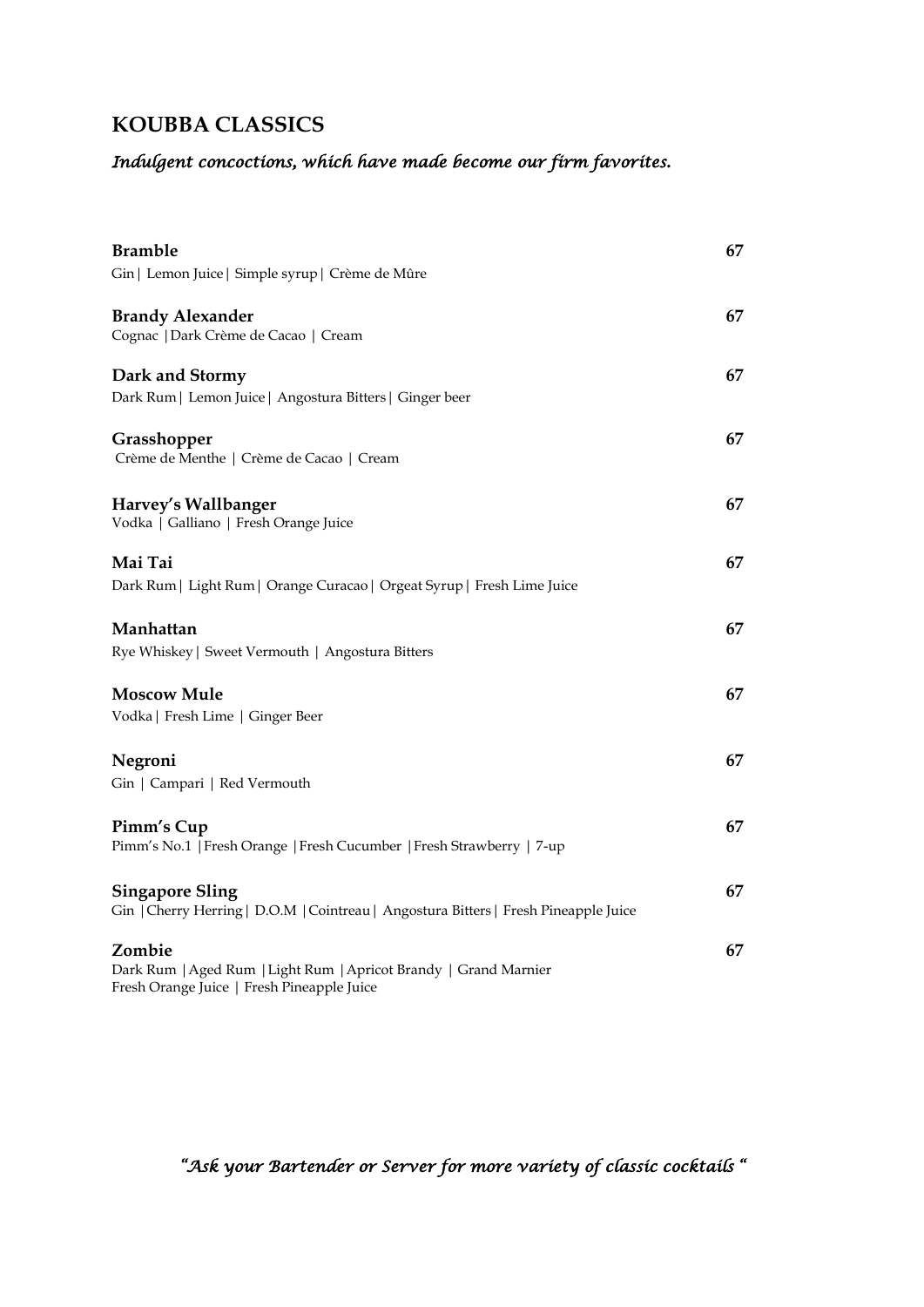| <b>Glass</b><br>150ml<br>77 | <b>Bottle</b><br>356<br>402 |
|-----------------------------|-----------------------------|
| <b>Glass</b><br>150ml       | <b>Bottle</b>               |
| 155                         | 728                         |
|                             | 830                         |
|                             | 1,019                       |
|                             | 1,276                       |
|                             | 1,378                       |
|                             | 4,281                       |
|                             | 6,116                       |
| <b>Glass</b><br>150ml       | <b>Bottle</b>               |
| 208                         | 980                         |
|                             | 1,325                       |
|                             | 1,480                       |
|                             |                             |

Billecart-Salmon*, Brut Rosé* **1,936**

Taittinger, *Prestige Brut Rosé* **2,548**

Dom Pérignon, *Rosé* **9,684**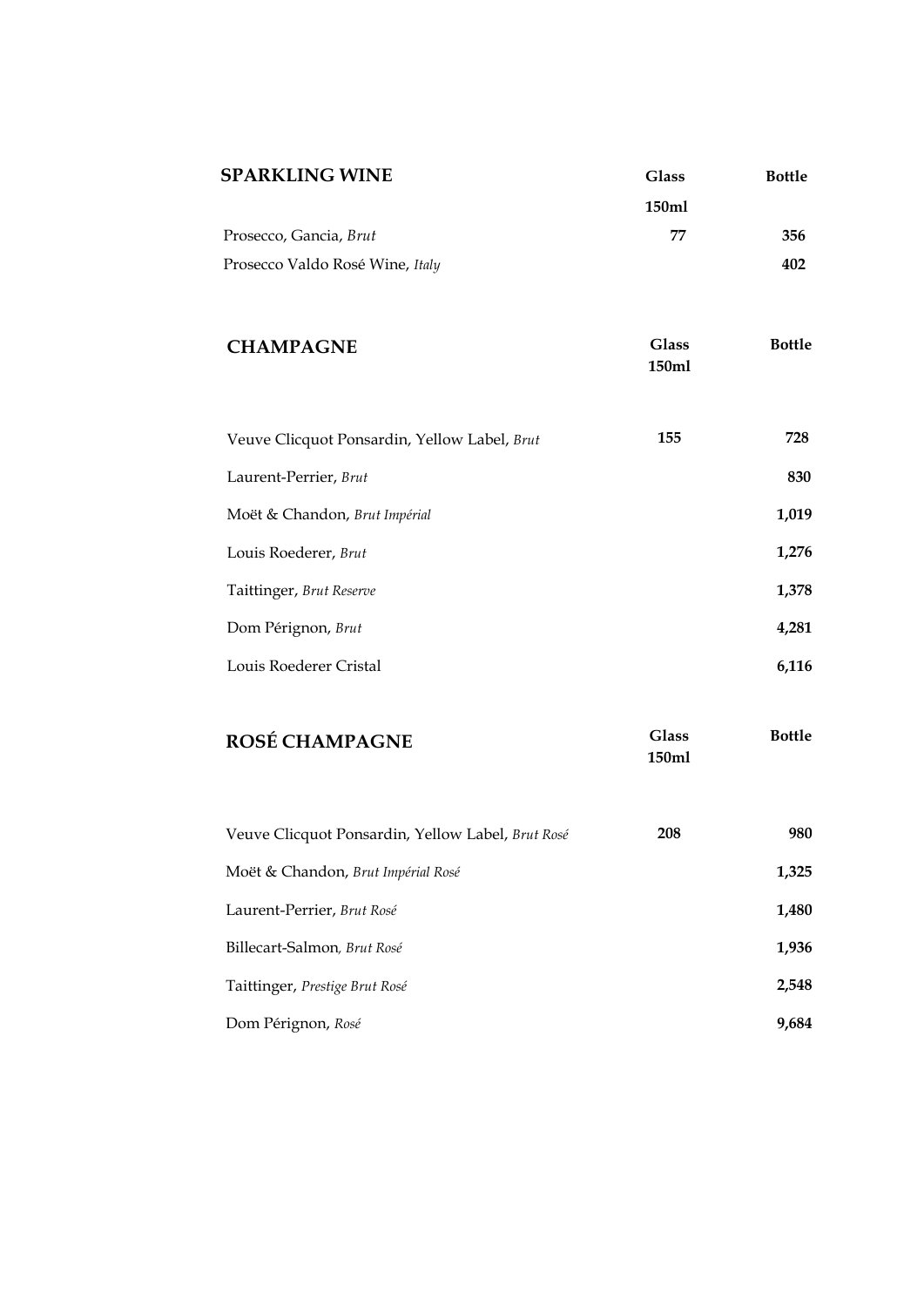|                                                         | <b>Glass</b> | <b>Bottle</b> |
|---------------------------------------------------------|--------------|---------------|
| <b>WHITE WINE</b>                                       | 150ml        |               |
| Sauvignon Blanc, Waka Waka, South Africa                | 48           | 228           |
| Chardonnay, Domaine de la Baume, Burgundy, France       | 63           | 286           |
| Pinot Grigio, Ca Montini, Alto Adige, Italy             | 67           | 320           |
| Chardonnay, Hill Smith Estate New World, Australia      | 77           | 359           |
| Sauvignon Blanc, Twin Islands, Marlborough, New Zealand | 82           | 373           |
| Riesling, Axel Pauly Generation, Germany                | 82           | 378           |
| Chardonnay, Attems, Italy                               |              | 562           |
| Albariño, Martin Codax Lias, Rias Baixas, Spain         |              | 592           |
| Chardonnay, Christophe Cordier Bourgogne, France        |              | 606           |

#### **RED WINE**

| Cabernet Sauvignon, Waka Waka, South Africa         | 48  | 228 |
|-----------------------------------------------------|-----|-----|
| Merlot, Amatore, Verona, Italy                      | 58  | 257 |
| Pinot Noir, Two Tracks, New Zealand                 | 67  | 300 |
| Shiraz "St Hallett", Barossa Valley, Australia      | 77  | 359 |
| Crianza, CVNE Vina Real, Spain                      | 77  | 368 |
| Malbec, Finca La Linda, Argentina                   | 87  | 388 |
| Chianti Classico Pèppoli, Antinori, Italy           | 111 | 509 |
| Sangiovese, Caspagnolo, Chianti Colli Senesi, Italy |     | 398 |
| Château Les Graves de Pompeyrat, Bordeaux, France   |     | 402 |
| Valpolicella Classico, Speri Viticoltori, Italy     |     | 504 |
| Château Doyac, Haut-Medoc, Bordeaux, France         |     | 611 |

## **ROSÉ WINE**

| Sauvion et Fils, Rosé D'Anjou, France | 53 | 247 |
|---------------------------------------|----|-----|
| Whispering Angel, France              | 97 | 461 |
| Pinot Grigio, Ardesia, Italy          |    | 194 |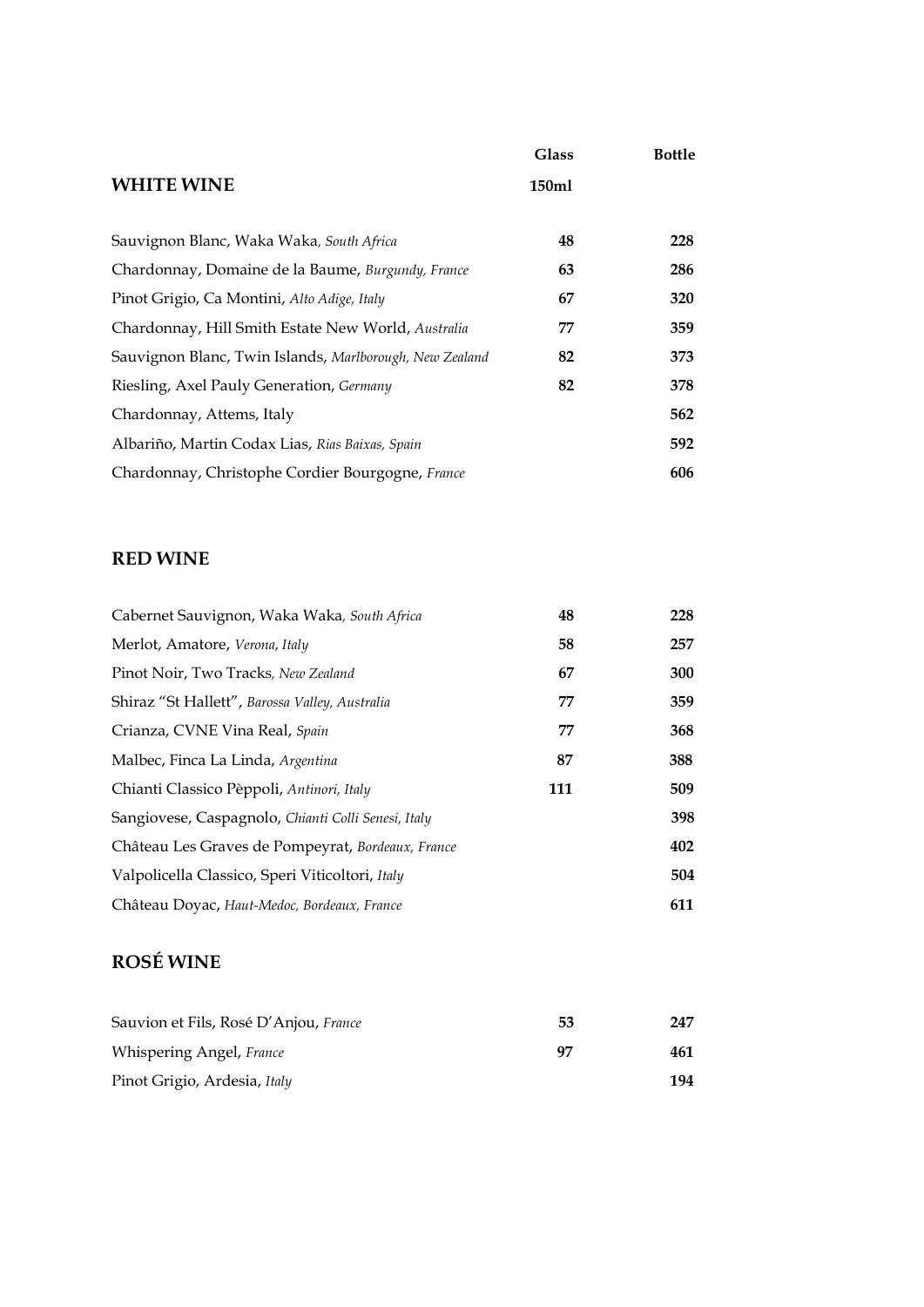## *A Connoisseur's Journey.....*

#### **White Wines**

| 2015 | Chablis J. Moreau et Fils, Burgundy, France                   | 689   |
|------|---------------------------------------------------------------|-------|
| 2016 | Sancerre, Domain Vacheron, Loire Valley, France               | 694   |
| 2012 | Chardonnay, Beringer, USA                                     | 810   |
| 2013 | Chardonnay, Chateau Ste.Michelle, Canoe Ridge Estate, USA     | 840   |
| 2014 | Cloudy Bay, Sauvignon Blanc, Marlborough, New Zealand         | 1,014 |
| 2013 | Chardonnay, Prelude Leeuwin State, Australia                  | 1,121 |
| 2009 | Pouilly-Fume, "Baron De L", Baron De Ladoucette, France       | 1,631 |
| 2014 | Puligny Montrachet, Vieilles Vignes, Vincent Girardin, France | 1,786 |
| 2011 | Chablis Grand Cru Bougros, Jean-Marc, Brocard, France         | 2.029 |

#### **Red Wines**

| 2016 | Cabernet Sauvignon, Conn Creek,<br>Napa Valley, USA                    | 757   |
|------|------------------------------------------------------------------------|-------|
| 2012 | Tenuta Argentiera,<br>Villa Donoratico, Tuscany, Italy                 | 815   |
| 2014 | Shiraz Grenache Mataro, PenFolds Bin 138,<br>Australia                 | 1,009 |
| 2014 | Promis Ca' Marcanda, Angelo Gaja<br>Bolgheri, Italy                    | 1,121 |
| 2011 | Château Batailley, 5ème Grand Cru Classé<br>Pauillac, Bordeaux, France | 1.631 |
| 2013 | Tignanello, Marchesi Antinori<br>Toscana, Italy                        | 1,786 |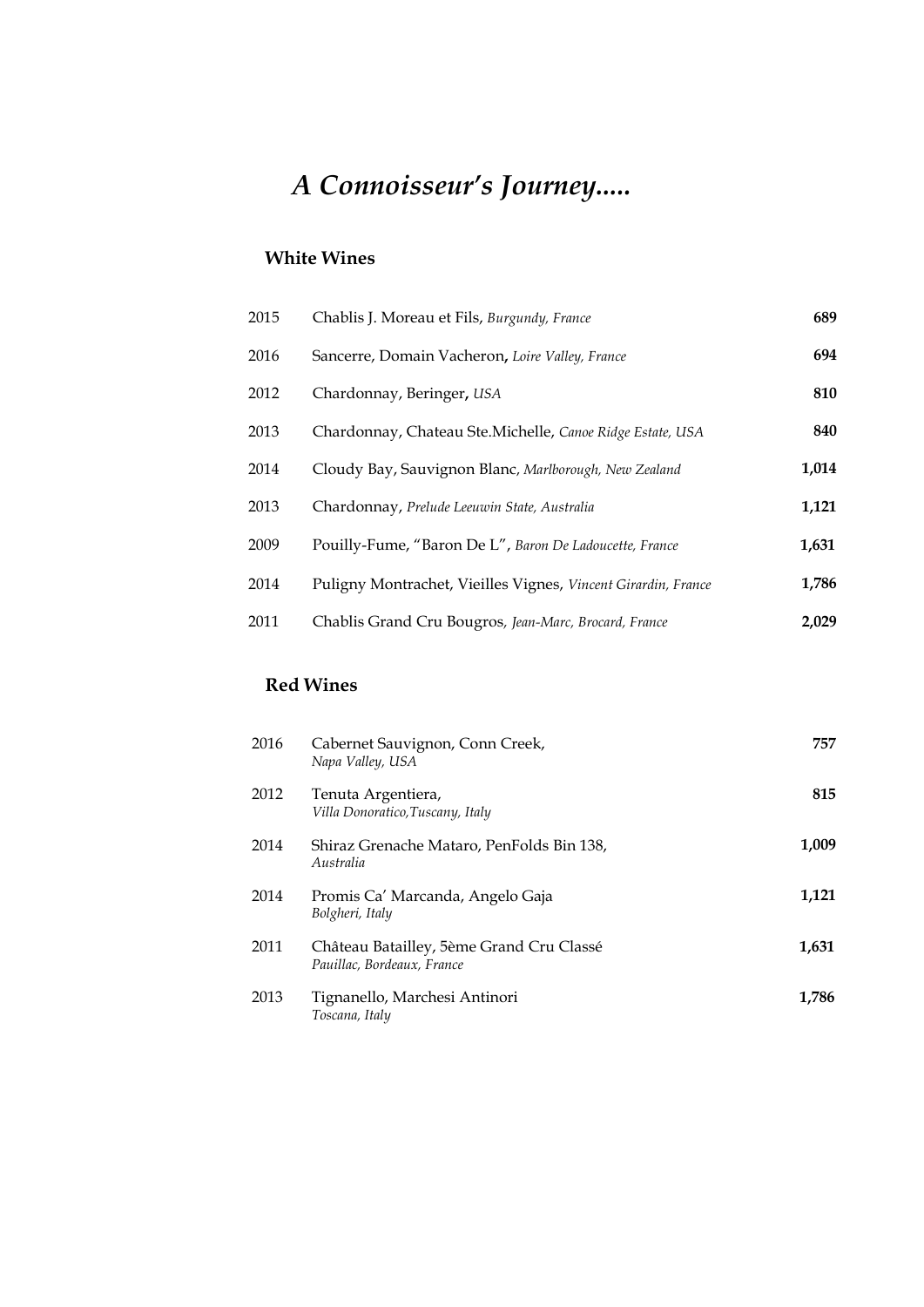## **SPIRITS**

| 30ml | <b>TEQUILA</b>           | 30ml |
|------|--------------------------|------|
| 55   | Jose Cuervo Especial Oro | 50   |
| 55   | Patron XO Café           | 55   |
| 53   | Jose 1800 Anejo          | 77   |
| 53   | Don Julio Blanco         | 82   |
| 50   | Jose Cuervo Platino      | 82   |
| 63   | 'Reserva de la Familia'  |      |
| 63   | Patron Silver            | 80   |
| 63   | Don Julio Reposado       | 92   |
| 77   | Patron Reposado          | 80   |
| 77   | Patron Añejo             | 101  |
| 77   | Don Julio Añejo          | 101  |
| 80   | Don Julio Real           | 305  |
| 77   |                          |      |
| 77   |                          |      |
| 77   | <b>RUM</b>               |      |
| 77   |                          |      |
| 116  | Bacardi Superior         | 50   |
| 145  | Captain Morgan Spiced    | 55   |
|      | Captain Morgan Dark      | 55   |
|      | Lamb's Navy Rum          | 53   |
| 50   | Bacardi 8 Años           | 58   |
| 55   | Havana Club 3 Años       | 58   |
| 53   | Havana Club 7 Años       | 80   |
| 53   | Ron Zacapa 23 Years      | 95   |
| 77   | Ron Zacapa XO            | 126  |
| 80   | Appleton Estate 21 Years | 203  |
|      |                          |      |

Havana Club 15 Años **359**

*Gran Reserva* 

Opihr Oriental Spiced **77**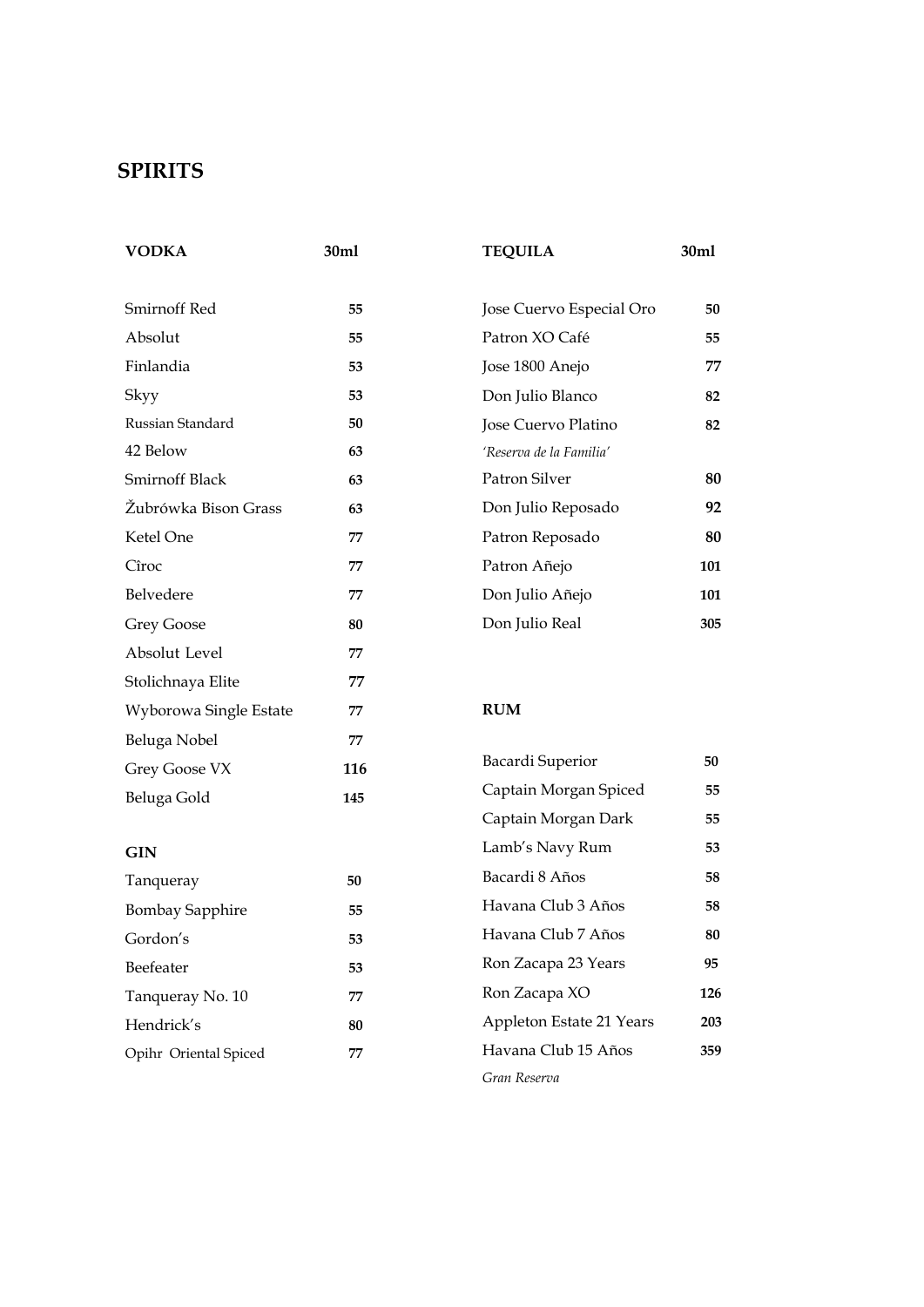#### **SPIRITS**

**WHISKY 30ml**

#### **SINGLE MALT WHISKY SINGLE PERSON**<br>And the 40 Vegas

| Ardbeg 10 Years,           | 63  |
|----------------------------|-----|
| Glenmorangie 10 Years,     | 63  |
| Glenlivet 12 Years,        | 63  |
| Laphroaig 10 Years,        | 63  |
| Talisker 10 Years,         | 63  |
| Caol Ila 12 Years,         | 63  |
| Glenfiddich 12 Years,      | 65  |
| Bowmore 12 Years,          | 63  |
| Dalmore 12 Years,          | 63  |
| Isle of Jura Superstition, | 63  |
| Jura 10 Years              | 63  |
| Glenfiddich IPA            | 72  |
| Glenfiddich Project XX     | 72  |
| The Macallan 12 Years      | 80  |
| Dalmore Cigar Malt,        | 77  |
| Glenlivet 15 Years,        | 77  |
| Dalmore 15 Years,          | 77  |
| Glenfiddich 18 Years,      | 97  |
| Dalmore 18 Years,          | 131 |
| The Macallan 15 Years      | 150 |
| The Macallan 18 Years      | 155 |
| Dalmore King Alexander III | 179 |
| The Macallan Rare Cask     | 214 |
| Bunnahabhain 25 Years      | 359 |
| The Macallan 25 Years      | 509 |
| Glenlivet 25 Years,        | 538 |

#### **BLENDED WHISKY**

| Johnnie Walker Red Label    | 50  |
|-----------------------------|-----|
| J & B Rare                  | 53  |
| The Famous Grouse           | 53  |
| Johnnie Walker Black Label  | 65  |
| Johnnie Walker Double Black | 77  |
| Chivas Regal 12 Years       | 80  |
| Haig Club                   | 77  |
| Dimple Deluxe 15 Years      | 77  |
| Chivas Regal 18 Years       | 116 |
| Johnnie Walker Gold Reserve | 116 |
| Johnnie Walker Blue Label   | 150 |
| Royal Salute 21 Years       | 150 |
| Johnnie Walker Platinum     | 155 |
| Chivas Regal 25 Years       | 266 |
| King George V               | 509 |
|                             |     |
| Royal Salute 38 Years       | 815 |

#### **IRISH WHISKEY**

| Jameson                   | 55 |
|---------------------------|----|
| <b>Bushmills Original</b> | 63 |

#### **CANADIAN WHISKY**

| Canadian Club |
|---------------|
|---------------|

#### **JAPANESE WHISKY**

| Nikka Blended | 82 |
|---------------|----|
|---------------|----|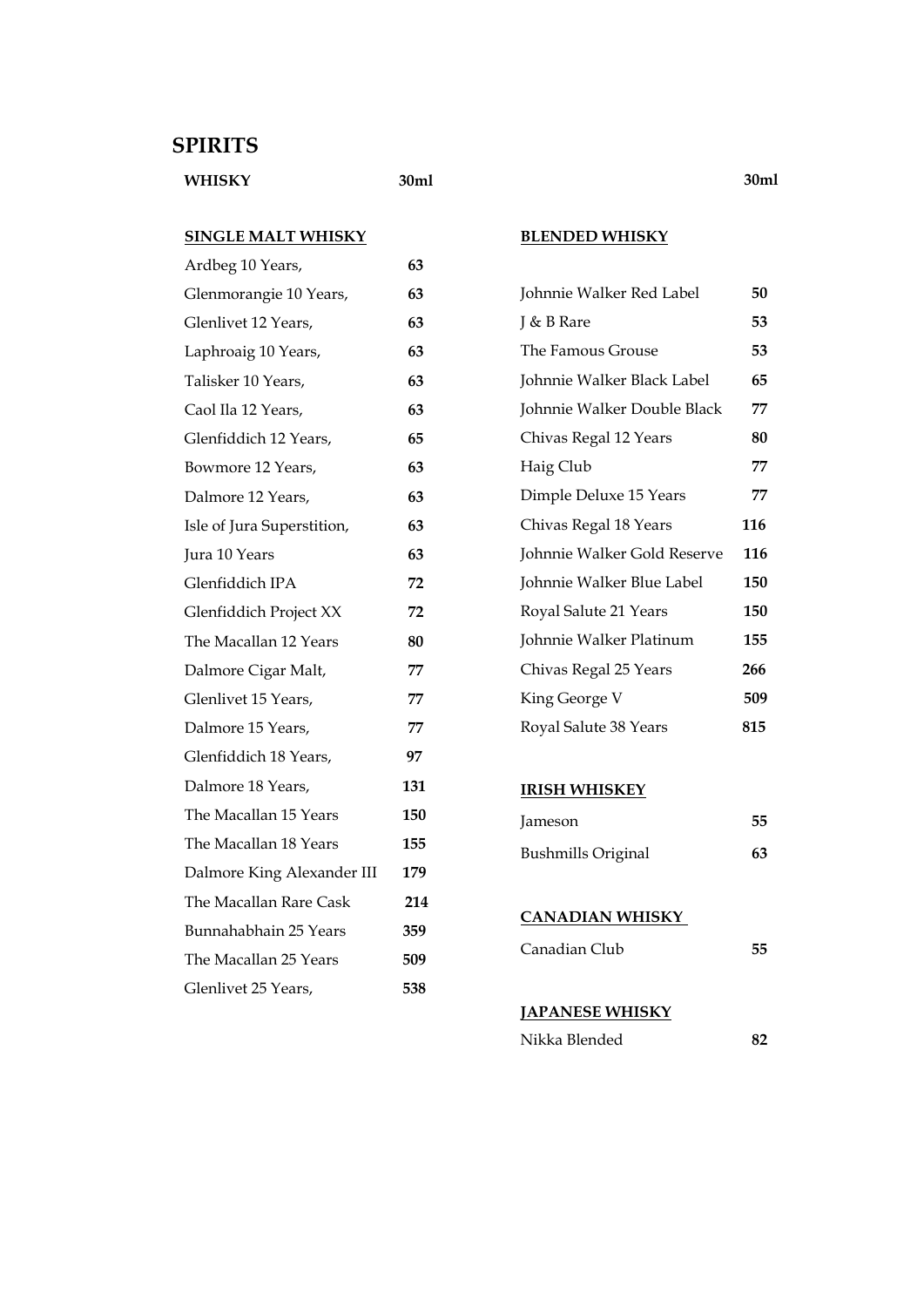## **SPIRITS**

| <b>AMERICAN WHISKEY</b>              | 30ml             |  |
|--------------------------------------|------------------|--|
| Maker's Mark, Kentucky               | 53               |  |
| Early Times, Kentucky                | 53               |  |
| Jim Beam, Kentucky                   | 53               |  |
| Jack Daniel's Old No.7,              | 65               |  |
| Tennessee                            |                  |  |
| Woodford Reserve, Kentucky           | 63               |  |
| Jack Daniel's Honey, Tennessee       | 67               |  |
| Gentleman Jack, Tennessee            | 77               |  |
| Jack Daniel's Single Barrel          | 77               |  |
| <b>COGNAC</b>                        | 30 <sub>m1</sub> |  |
| Courvoisier V.S                      | 53               |  |
| Remy Martin V.S.O.P                  | 63               |  |
| Hennessy V.S                         | 63               |  |
| Hennessy V.S.O.P                     | 63               |  |
| Courvoisier V.S.O.P                  | 77               |  |
| Hennessy X.O                         | 228              |  |
| Remy Martin X.O                      | 228              |  |
| Hennessy Paradis                     | 368              |  |
| Remy Martin Louis XIII               | 1,223            |  |
| Courvoisier L'Essence                | 1,223            |  |
| Richard Hennessy                     | 1,529            |  |
| <b>ARMAGNAC</b>                      | 30ml             |  |
| Marquis De Puysegur V.S.O.P          | 63               |  |
| <b>CALVADOS</b>                      | 30ml             |  |
| Chateau Du Breuil                    | 53               |  |
| <b>Boulard Grand Solage Calvados</b> | 63               |  |
| Boulard X.O, Pays D'Auge AOC         | 77               |  |

| <b>GRAPPA</b>                     | 30ml |
|-----------------------------------|------|
| Grappa Nonino Chardonnay          | 97   |
| (Barrique)                        |      |
| Grappa Nonino Sauvignon Blanc 145 |      |
| Cru Monovitigno                   |      |
|                                   |      |

| <b>PORT</b>                   | 60ml |
|-------------------------------|------|
| Taylor's Fine Ruby            | 53   |
| Taylor's Late Bottled Vintage | 72   |
| Taylor's 10 Years Old Tawny   | 72   |
| Taylor's 20 Years Old Tawny   | 116  |
| Taylor's 40 Years Tawny       | 305  |

| <b>SHERRY</b>          | 60ml |
|------------------------|------|
| Tio Pepe Fino          | 53   |
| Dry Sack, Medium       | 53.  |
| Harvey's Bristol Cream | 53.  |

| <b>BEER</b>            | Bottle |
|------------------------|--------|
| Peroni, Italy          | 50     |
| Amstel Light, Holland  | 48     |
| Heineken, Holland      | 50     |
| Stella Artois, Belgium | 48     |
| Budweiser, the USA     | 48     |
| Corona, Mexico         | 50     |
| Erdinger, Germany      | 53     |
|                        |        |
| <b>DRAUGHT BEER</b>    | Pint   |

| Heineken, Holland | 50  |
|-------------------|-----|
| Paulaner, Germany | 58. |

| <b>CIDER</b>              | <b>Bottle</b> |
|---------------------------|---------------|
| Strongbow 330 ml, England | 53            |
| Magners 568 ml, Ireland   | 58            |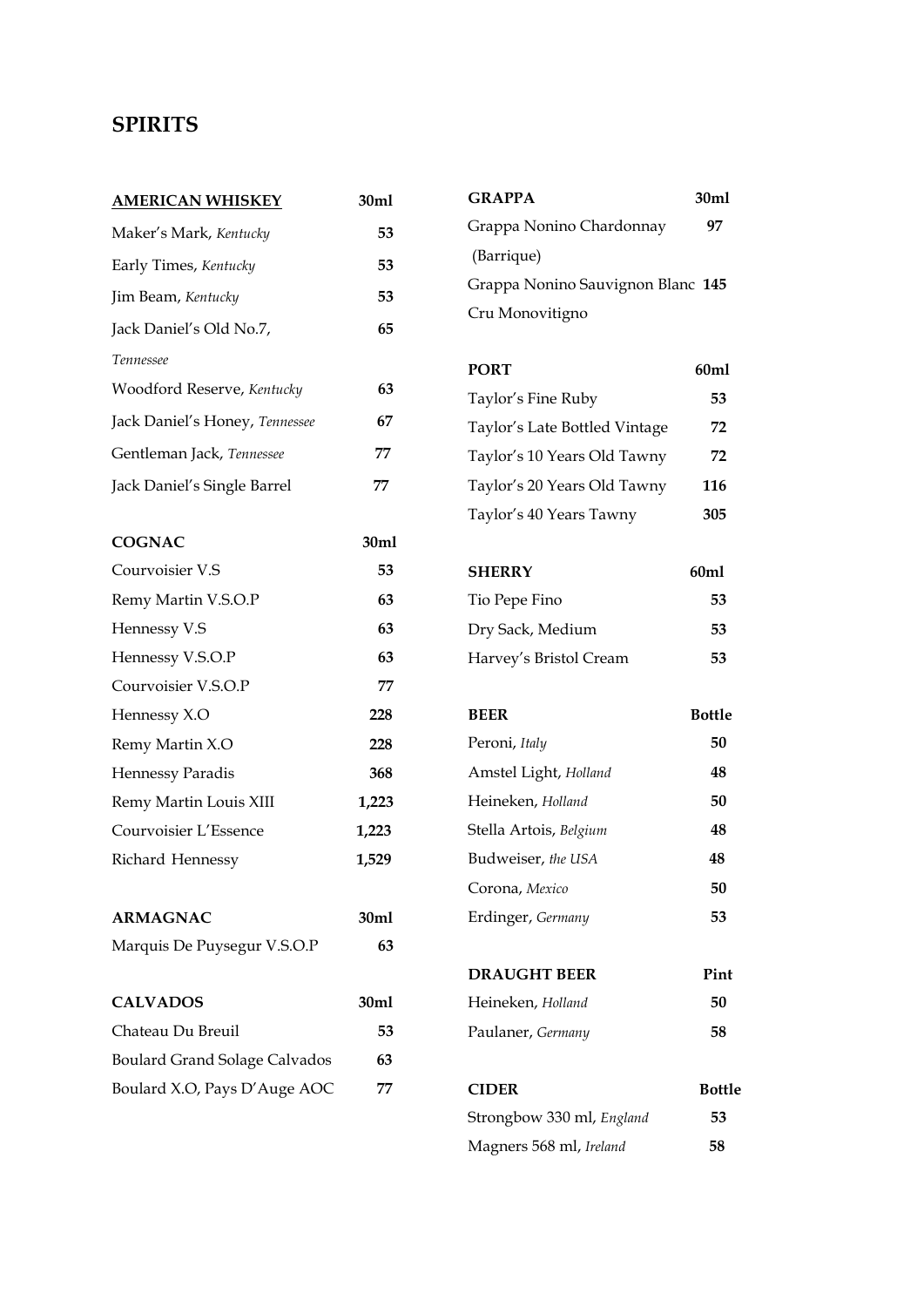## **CHAUFFEUR'S CHOICE**

| Apple Rosé                        | 43 | <b>FRESH JUICES</b>    |    |
|-----------------------------------|----|------------------------|----|
| Raspberry   Fresh Apple Juice     |    | Orange                 | 38 |
| <b>Bitter Lemon</b>               |    | Pineapple              | 38 |
|                                   |    | Apple                  | 38 |
| Bambini                           | 43 | Mango                  | 38 |
| Peach   Mango   Carrot            |    |                        |    |
| Grapefruit   Passion Fruit        |    | <b>SOFT DRINKS</b>     |    |
|                                   |    | Pepsi                  | 30 |
| <b>Berry Nutty</b>                | 43 | Pepsi Diet             | 30 |
|                                   |    | 7Up                    | 30 |
| Strawberry   Raspberry            |    | 7Up Diet               | 30 |
| Hazelnut   Almond   Cream         |    | Ginger Ale             | 30 |
|                                   |    | <b>Bitter Lemon</b>    | 29 |
| Cool Kahlua                       | 43 |                        |    |
| Fresh Espresso   Chocolate        |    | Red Bull               | 37 |
| Cream   Vanilla                   |    | Red Bull Sugar Free    | 37 |
|                                   |    |                        |    |
| G&G                               | 43 | <b>WATER</b>           |    |
| Grapefruit   Ginger ale           |    | <b>Still Water</b>     |    |
| Fresh Apple Juice   Passion Fruit |    |                        |    |
|                                   |    | Al Ain Small           | 15 |
| <b>Kiwi Cooler</b>                | 43 | Al Ain Large           | 30 |
| Kiwi Juice   Fresh Mint           |    |                        |    |
|                                   |    | Acqua Panna Small      | 30 |
| Elderflower                       |    | Acqua Panna Large      | 40 |
| <b>Red Lucy</b>                   | 43 | <b>Sparkling Water</b> |    |
| Passion Fruit                     |    |                        |    |
|                                   |    | San Pellegrino Small   | 30 |
| Raspberry   Cranberry             |    | San Pellegrino Large   | 40 |
|                                   |    | Perrier Small          | 29 |
|                                   |    | Perrier Large          | 38 |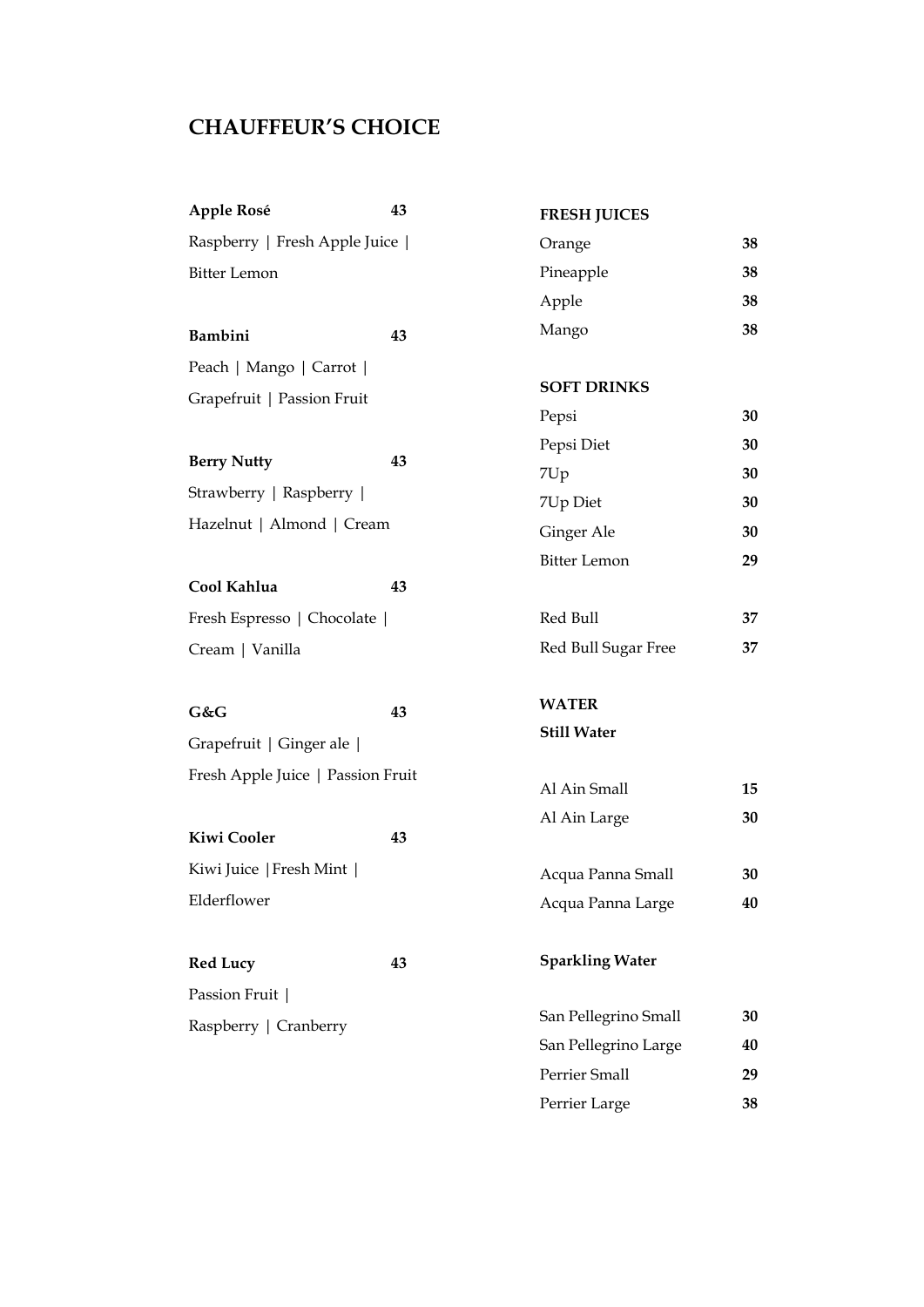#### **SELECTION OF TEA AND COFFEE**

*Served with delicious home-made marble cakes*

#### **TEA** 72

**Camomile Tea English Breakfast Tea Earl Grey Tea Green Tea Jasmine Tea Moroccan Tea Peppermint Tea**

#### **COFFEE 72**

| Americano              |
|------------------------|
| <b>Single Espresso</b> |
| Double Espresso        |
| Cappuccino             |
| Latte                  |
| <b>Turkish Coffee</b>  |

#### **DESSERTS**

#### **Monster Dessert Shakes 53**

**Death by Chocolate** Chocolate Shake | Whipped Cream | Cookies | Cake and Wafers

**Strawberry Red Velvet** Strawberry Shake | Whipped Cream | Cotton Candy | Fresh Strawberries

**Lemon Meringue Pie** Lemon Ice Cream Shake | Pie Crust | Crisp Meringue | Blackberries Compote

**Tropical Fruit Platter on Ice 131** Mochi Ice Cream and Sorbet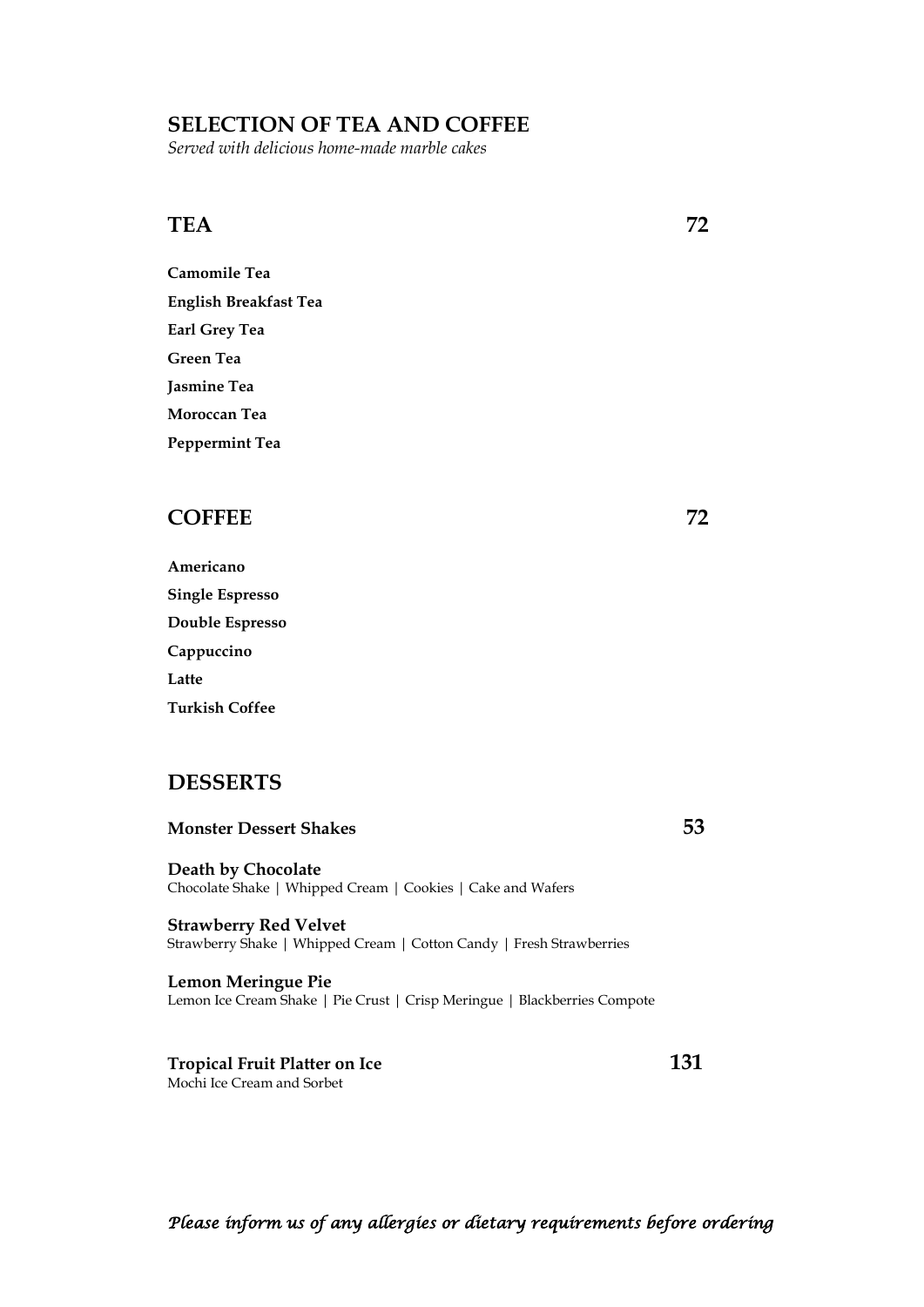# **Snack Menu**

 *Please inform us of any allergies or dietary requirements before ordering*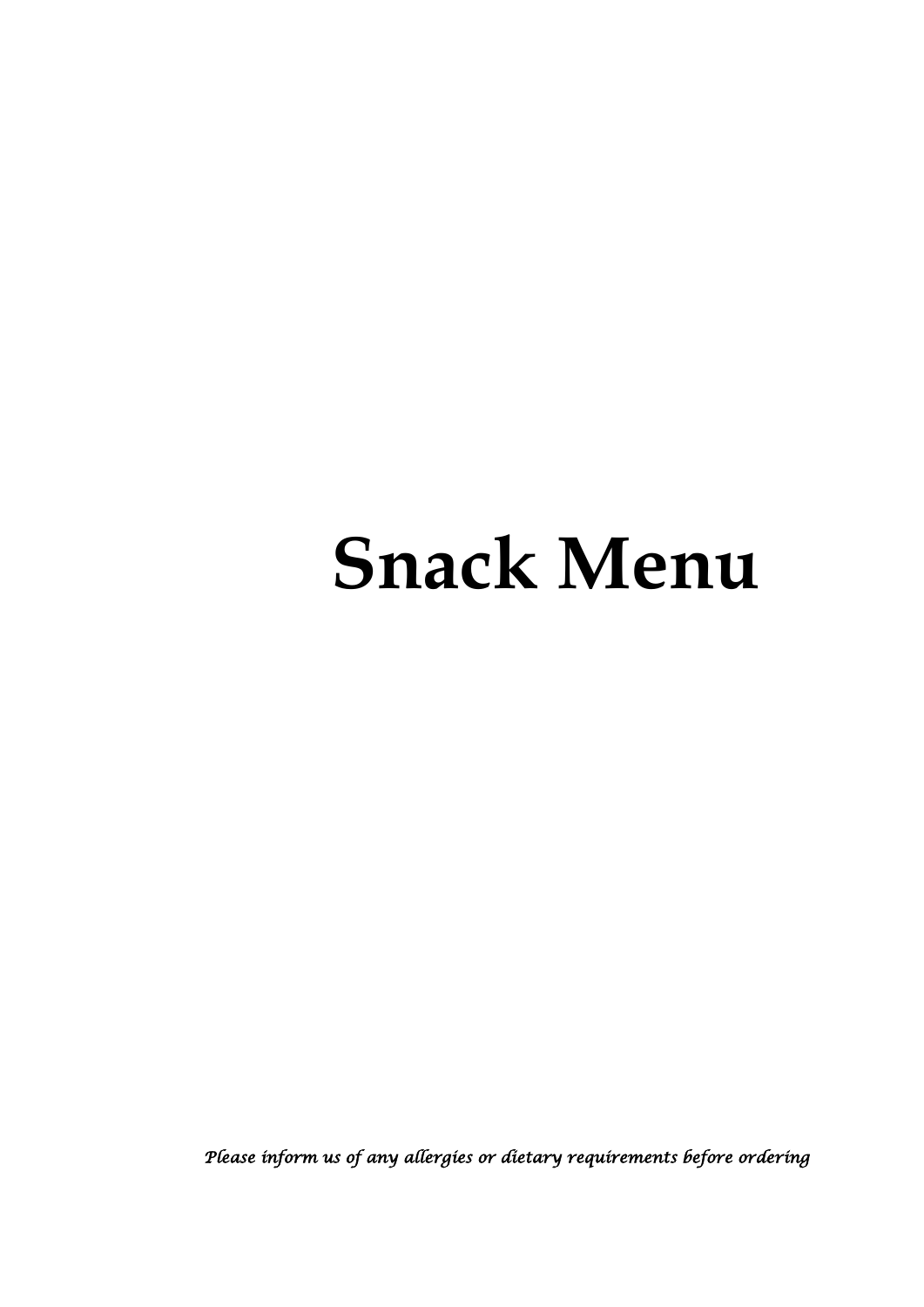## **STARTERS & SALADS**

| <b>Classic Caesar</b>                                                             | 72 |
|-----------------------------------------------------------------------------------|----|
| Romaine Lettuce   Parmesan Cheese   Caesar Dressing                               |    |
| Veal Bacon   Quail Egg                                                            |    |
| Chicken Caesar Salad                                                              | 82 |
| Prawn Caesar Salad                                                                | 92 |
| Melon and Marinated Persian Feta Salad                                            | 43 |
| Honey Dew   Watermelon   Edible Flower   Feta Cheese   Tahina Dressing,           |    |
| Fattoush Salad (N)                                                                | 48 |
| Lettuce   Radish   Tomato   Cucumber   Onion   Zatar   Sumak Powder   Pomegranate |    |
| <b>Flavored Tapioca Crisp and Veggie Chips</b>                                    | 43 |
| Guacamole   Romesco Sauce                                                         |    |
| <b>Baby Vegetable Crudités</b>                                                    | 53 |
| Lettuce   Carrot   Cucumber   Beetroot   Radish   Edible Flower   Labneh          |    |
| <b>Selection of Mini Arabic Cold Mezzeh</b>                                       | 53 |
| Hommous   Baba Ghanouj   Mohamara   Moutabal   Vine Leaves   Arabic Pickle        |    |
| Selection of Mini Arabic Hot Mezzeh (N)                                           | 63 |
| Meat Kebbeh   Cheese Rakakat   Meat Sambousek   Spinach Fattayer                  |    |
| Tahina Sauce   Arabic Pickle                                                      |    |

| Royal Seafood           |                                                                                                                    |     |
|-------------------------|--------------------------------------------------------------------------------------------------------------------|-----|
|                         | <b>Fin De Claire Oysters on Ice</b> $\frac{1}{2}$ Dozen<br>Shallot Vinegar   Lemon & Tabasco                       | 116 |
| <b>Caviar Selection</b> | Organic Fresh Egg   Capers   Red Onion   Chives   Sour Cream                                                       |     |
| <b>Ossetra</b>          | (30G)                                                                                                              | 665 |
| Sturia                  | (30G)                                                                                                              | 815 |
| Beluga                  | (30G)                                                                                                              | 917 |
|                         | <b>Chilled Seafood Tower</b><br>Atlantic Lobster   King Crab   Smoked Salmon<br>Tsarskaya Oyster Black Tiger Prawn | 592 |

| <b>Lobster and Crab Cakes</b>                                                        | 92  |
|--------------------------------------------------------------------------------------|-----|
| Red Capcicum   Red Chili   Onion spring   Lettuce   Remoulade Sauce   Avocado Mousse |     |
| <b>Dynamite Shrimp</b><br>Deveined Prawn   Chili Pepper   Cress and Lemon            | 77. |
| <b>Seafood Frito Misto</b><br>Baby Squid   Black Tiger Prawn   Red Chili   Coriander | 72. |

## *Please inform us of any allergies or dietary requirements before ordering*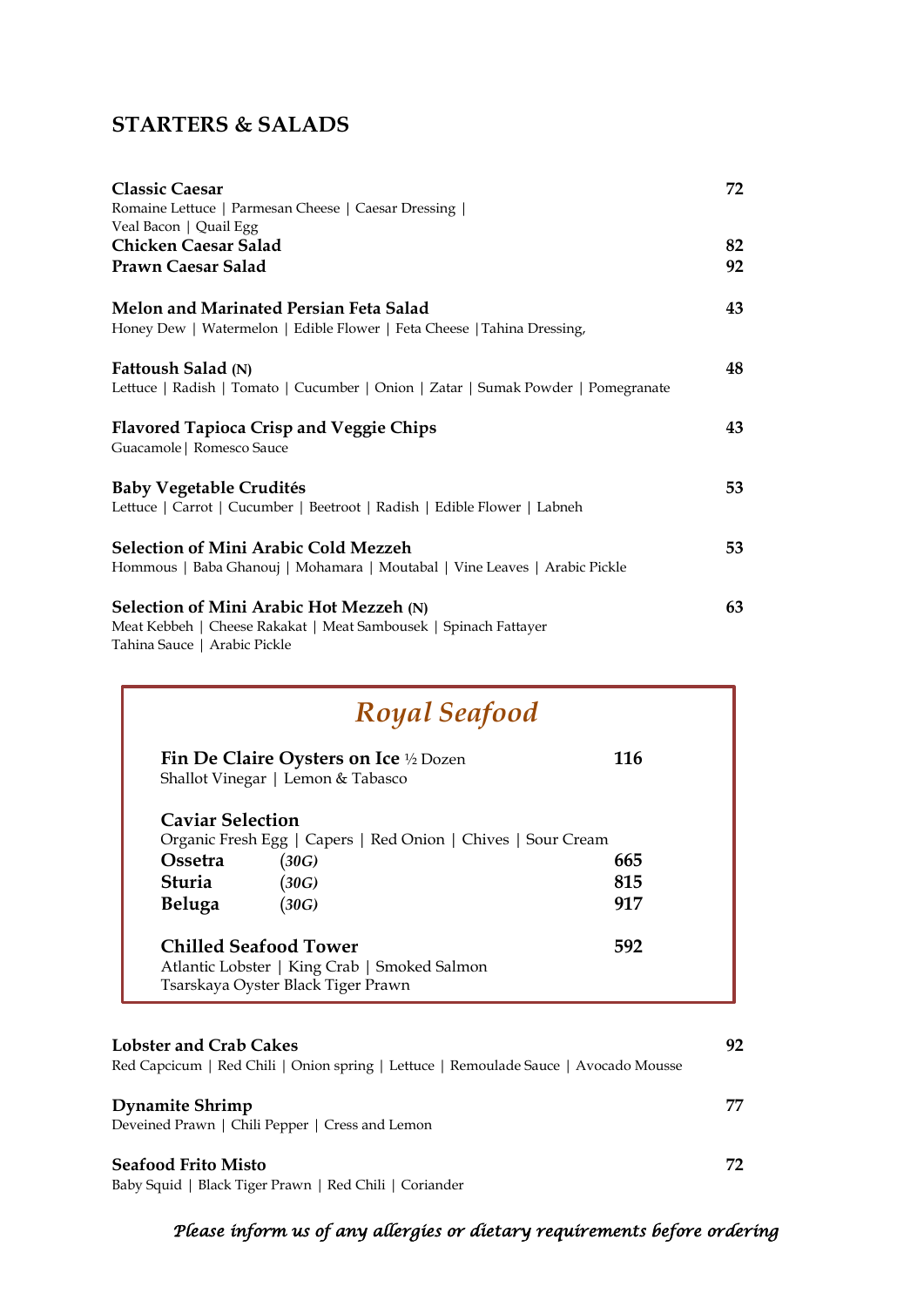| <b>Beef Slider</b><br>Wagyu Beef   Tomato Relish   Lettuce   Pickle   Caramelized Onion                        | 82  |
|----------------------------------------------------------------------------------------------------------------|-----|
| Mini Mixed Grill<br>Shish Tawook   Lamb Kofta   Lamb Kebab   Biwas Salad   Garlic Mayonnaise                   | 82  |
| Chicken Yakitori<br>Shiitake Mushroom   Japanese Pickle   Sesame Seed                                          | 63  |
| Chicken Pandan<br>Pandan Leaves   Coriander   Orange Sweet Chili Sauce                                         | 72  |
| <b>Baked Camembert</b><br>Camembert Cheese   Caramelized Figs   Honey Truffle   Herb Butter   Baguette Bread   | 145 |
| <b>Mushroom Croquettes</b><br>Spicy Smoked Paprika   Tomato Sauce   Aioli                                      | 48  |
| <b>Roasted Cauliflower and Broccoli Florets</b><br>Cauliflower   Broccoli   Coriander Tamarind Syrup   Yoghurt | 53  |
| <b>Padron Peppers</b><br>Peppers   Garlic Aioli                                                                | 43  |

#### **SUSHI & SASHIMI**

Spicy Tuna Roll | California Roll

| All Sushi Are Served With Pickled Ginger, Wasabi And Soy Sauce<br>Sushi (8 Pieces) |     |
|------------------------------------------------------------------------------------|-----|
| California Roll<br>Fresh Crab   Avocado   Cucumber   Tobiko                        | 82  |
| Salmon Philadelphia Roll<br>Fresh Salmon   Philadelphia Cheese   Avocado           | 92  |
| <b>Spicy Tuna Roll</b><br>Tuna   Sriracha Sauce   Togarashi   Nori                 | 92  |
| <b>PLATTERS</b>                                                                    |     |
| <b>Selection Of Nigiri</b> (9 Pieces)                                              | 126 |

| Salmon   Tuna   Ebi Prawn                                                                      | ---  |
|------------------------------------------------------------------------------------------------|------|
| <b>Selection Of Sashimi</b> (12 Pieces)<br>Salmon   Tuna   Yellow Tail                         | 126  |
| <b>Sushi Platter (18 Pieces)</b><br>Salmon Sashimi   Tuna Sashimi   Ebi Nigiri   Salmon Nigiri | 155. |

 *Please inform us of any allergies or dietary requirements before ordering*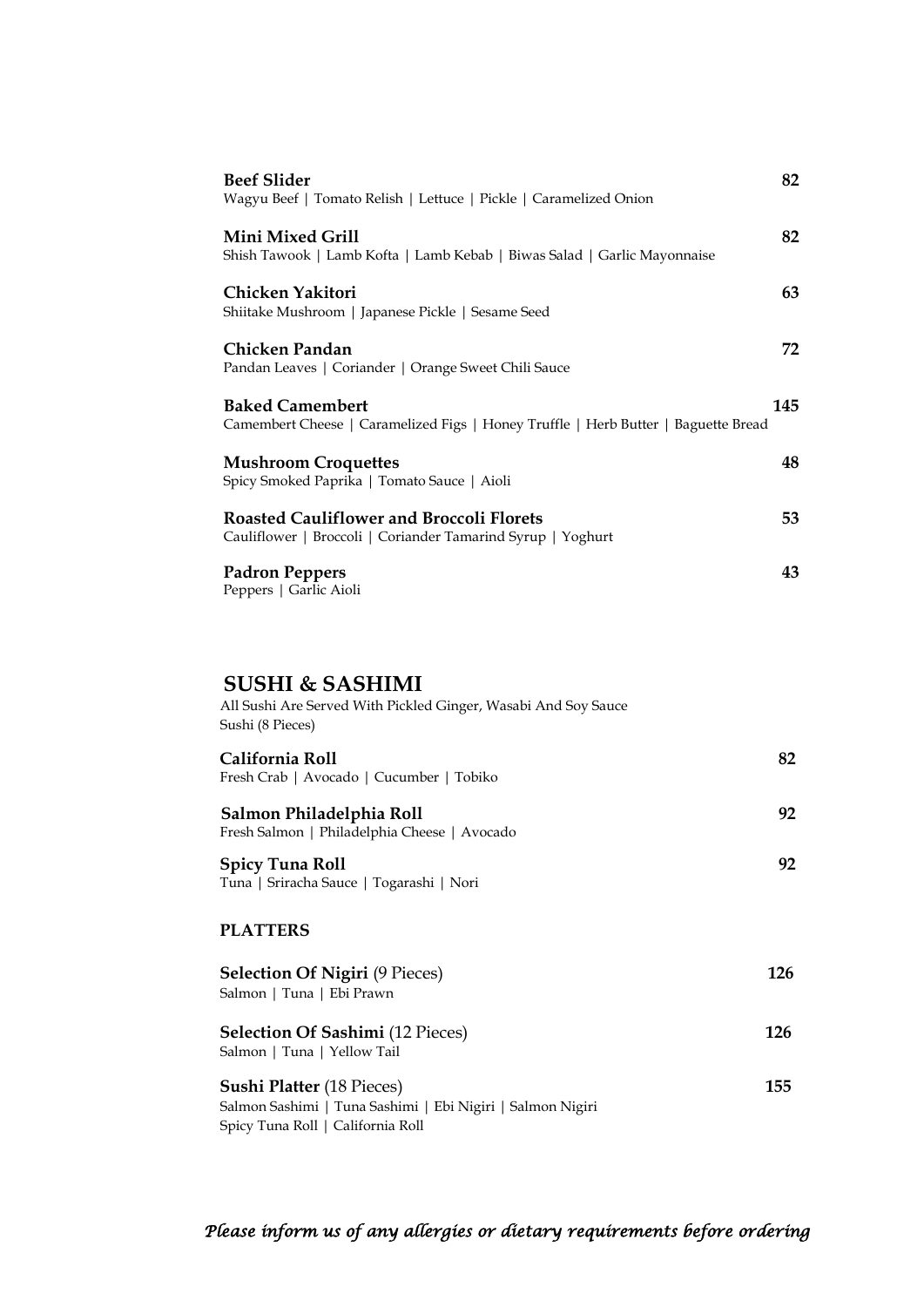# **المقّبالت و السلطات**

| ${\bf Z}$               | سلطة القيصر<br>ع، جبنة البار مزان، تتبيلة القيصر ، فيليه الأنشوفي لـمم الـعجل المقدد <sub>,</sub> بيض السمان |
|-------------------------|--------------------------------------------------------------------------------------------------------------|
| 82<br>92                | سلطة القيصر بالدجاج<br>سلطة القيصر بالروبيان                                                                 |
| 43                      | ا <b>لبطيخ ،و سلطة فيتا الارانية المتبلة</b><br>عسل الندي، البطيخ، زهرة صالحة للأكل، جبنة فيتا               |
| 48                      | سلطة الفتوش<br>طماطم خيار يصل ¸ خسر ومين خبز عربي مقرمش تتبلة الليمون دبس الرمان                             |
| 43                      | رقانق الخضروات التابيوكا المتبل<br>غواكامول، صلصة روميسكو                                                    |
| 53                      | كرودوتي بالخضراوات الصغيرة<br>خس جزر فيار شمندر لفت إز هار صالحة للاكل لبنه                                  |
| 53                      | تشكيلة مزات عربية باردة<br>حمص ِ بابا غنوج ِ متبل ِ محمرة ورق عنب ِ مخللات عربية                             |
| 63                      | تشكيلة مزات عربية ساخنة<br>كبة لحم , سمبوسك لحم , رقاقات جبن , فطائر سبانخ,                                  |
| 92                      | كعكة السلطعون وسرطان البحر<br>فلفل حلو احمر ، فلفل أحمر حار ، بصل الربيع، خس، صلصة ريمولاد، قشدة الافوكادو   |
| 77                      | ربيان الداينميت<br>ربيات متبل بالفلفل الحار والليمون                                                         |
| $\mathcal{\mathcal{D}}$ | ڤريتو ميستو ڤولکه بحرية<br>حبار صغير ، الجمبري ، الفلفل الحار الأحمر ، الكزبرة                               |
| 82                      | برغر لحم البقر ثلاثى<br>واغيو لحم النقر ، طماطم، خس، مخلل، بصل محم                                           |
| 82                      | مشاوي عربية حجم صغير<br>شيش تاووق كفتة اللحم كباب لحم يقدم مع سلطة البيواز                                   |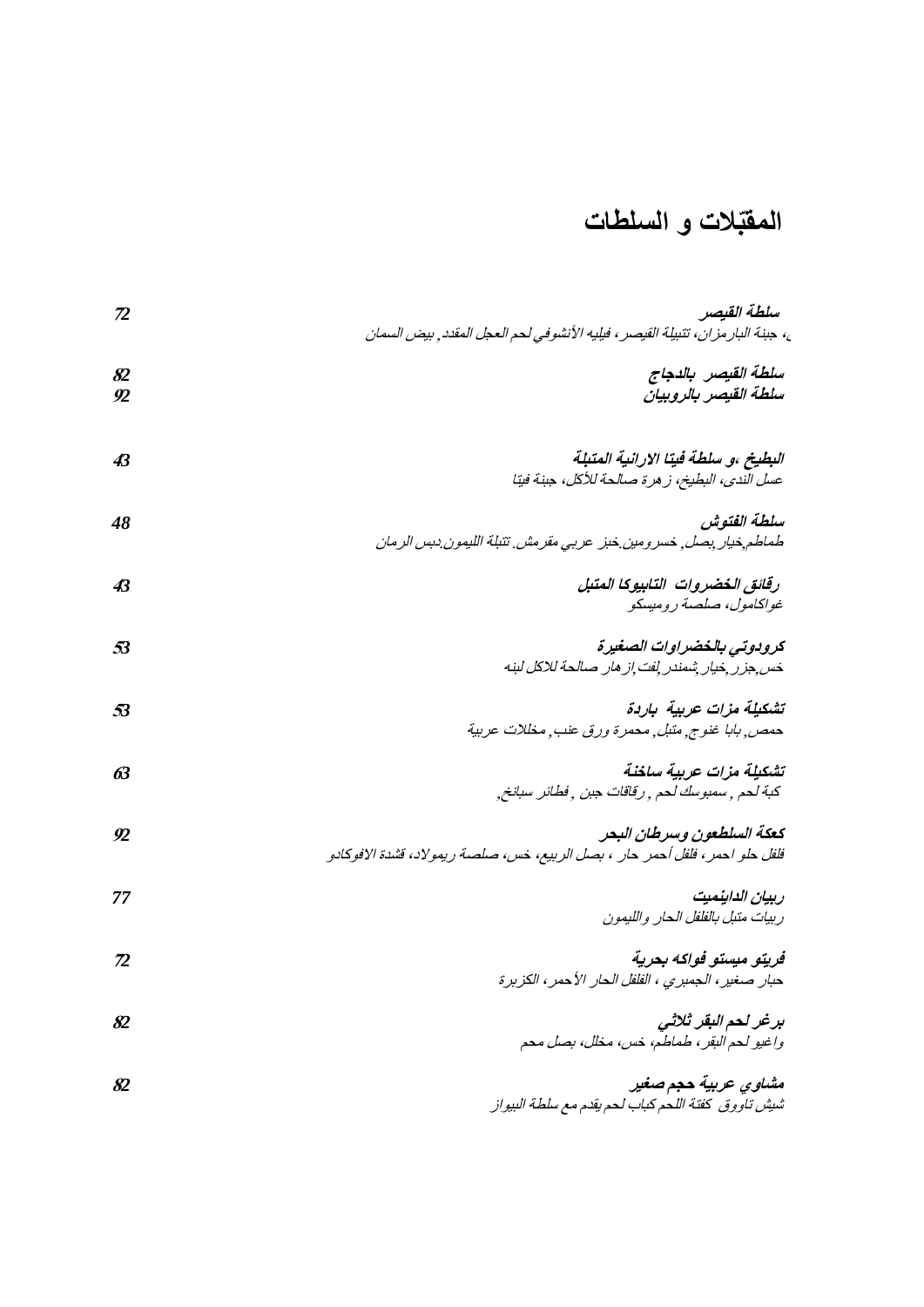| 63 | دجاج الياكيتوري                                       |
|----|-------------------------------------------------------|
|    | فطر الشيناكي، مخلل اليابانية، بذور السمسم             |
|    |                                                       |
|    | دجاج باندان                                           |
|    | أوراق باندان، كزبرة، البرتقال الحلو صلصة الفلفل الحار |

| جبن الكامومبريت                                                         | 145            |
|-------------------------------------------------------------------------|----------------|
| جبن كامومبرت، تين محمر ، عسل الكمأة، زبدة عشب، الخبز الفرنسي            |                |
| كعك المشروم                                                             | 48             |
| فلفل مدخن حار صلصة طماطم والابولي                                       |                |
|                                                                         |                |
| القرنبيط و البركولي المحمر                                              | 53             |
| قرنبيط , بروكولي, كزيرة شراب تمارندو زبادي                              |                |
| امباناداس                                                               | 82             |
| لحم العجل، فلفل، طماطم، ثوم، بصل، بقدونس، فلفل حلو                      |                |
| فلغل الباربون                                                           | 43             |
| فلفل مقلبي مع ابولبي الثوم                                              |                |
|                                                                         |                |
| سوشی وساشیمی                                                            |                |
| تقدم كافة أنواع السوشي مع زنجبيل مخلل، صلصة واسابي وصويا                |                |
| كاليفورنيا رول                                                          | 82             |
| سلطعون طازج، أفوكادو، خيار، توبيكو                                      |                |
| رول سلمون فيلادلفيا                                                     | $\mathfrak{D}$ |
| سلكون اسكتلندي، جبن فيلادلفيا، أفوكادو                                  |                |
| رول تونا حار                                                            | $\mathfrak{D}$ |
| تونا، صلصة سرير اتشا، توجار اشي، نوري                                   |                |
| تشكيلة نيجيري وقطع                                                      | 126            |
| سلمون، تونا، روبيان إييي                                                |                |
| تشكيلة ساشيمي 12 قطعة                                                   | 126            |
| سلمون، تونا، تونا بلو تيل                                               |                |
| طبق سوشى 18 قطعة                                                        | 155            |
| يون، ساشيمي تونا، اپيي نيجيزي، سلمون نيجيزيول تونا حارة، رول كاليفورنيا |                |